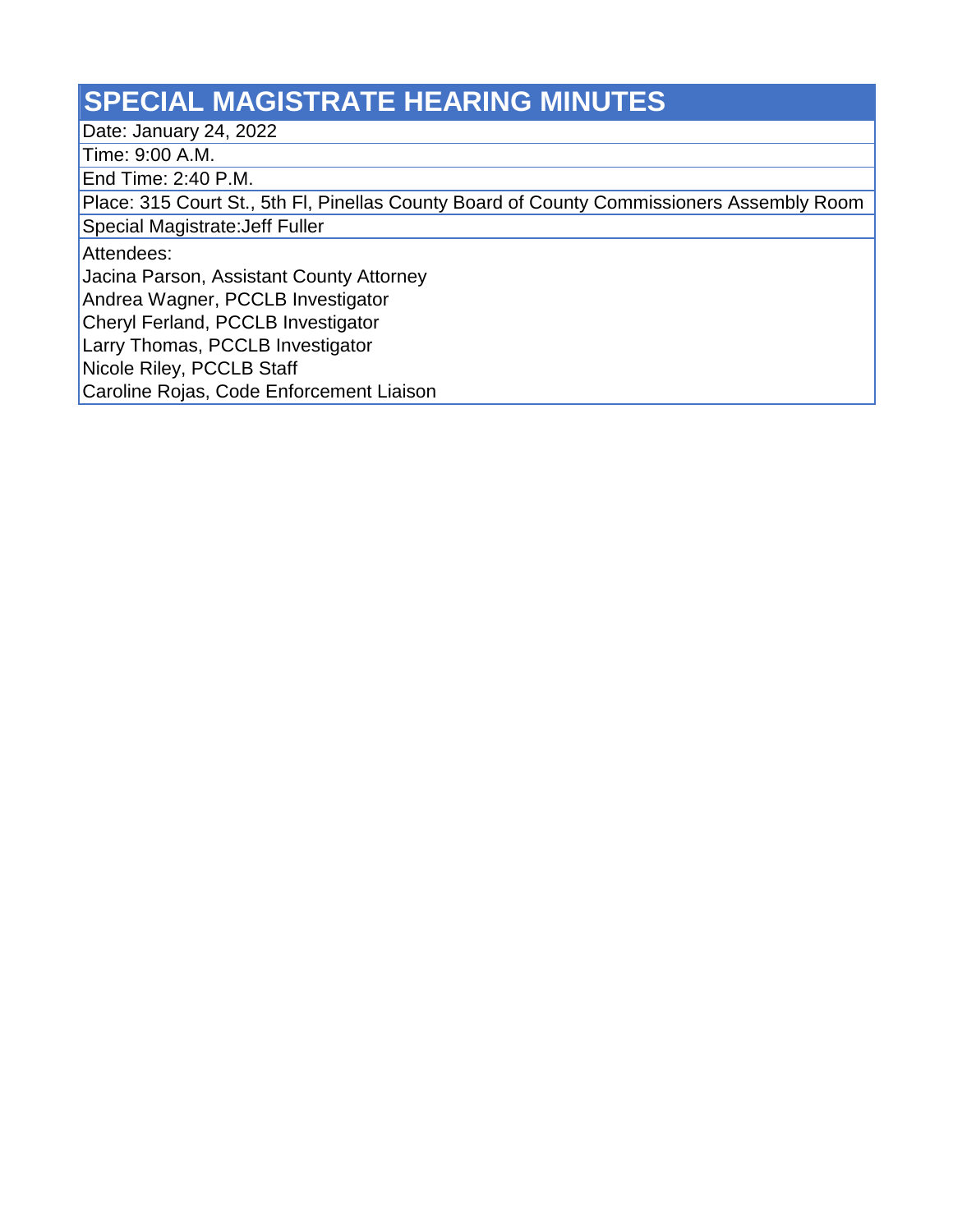| <b>Contested</b><br>Case # | Presented<br>by | PCCLB vs.        | <b>Attorney</b> | Witness(es)                      | Verdict          | <b>Fine</b> |
|----------------------------|-----------------|------------------|-----------------|----------------------------------|------------------|-------------|
| C20-687                    | AW              | <b>KURT PLUM</b> |                 | ALEX SUFELDT (DEFENDANT WITNESS) | <b>DISMISSED</b> |             |
| C20-688                    | AW              | <b>KURT PLUM</b> |                 | ALEX SUFELDT (DEFENDANT WITNESS) | <b>DISMISSED</b> |             |
| C20-689                    | AW              | <b>KURT PLUM</b> |                 | ALEX SUFELDT (DEFENDANT WITNESS) | <b>DISMISSED</b> |             |
| C20-690                    | AW              | <b>KURT PLUM</b> |                 | ALEX SUFELDT (DEFENDANT WITNESS) | <b>GUILTY</b>    | \$2,086.67  |
| C20-691                    | AW              | <b>KURT PLUM</b> |                 | ALEX SUFELDT (DEFENDANT WITNESS) | <b>DISMISSED</b> |             |
| C20-692                    | AW              | <b>KURT PLUM</b> |                 | ALEX SUFELDT (DEFENDANT WITNESS) | <b>DISMISSED</b> |             |
| C20-693                    | AW              | <b>KURT PLUM</b> |                 | ALEX SUFELDT (DEFENDANT WITNESS) | <b>DISMISSED</b> |             |
| C20-694                    | AW              | <b>KURT PLUM</b> |                 | ALEX SUFELDT (DEFENDANT WITNESS) | <b>DISMISSED</b> |             |
| C20-695                    | AW              | <b>KURT PLUM</b> |                 | ALEX SUFELDT (DEFENDANT WITNESS) | <b>DISMISSED</b> |             |
| C20-696                    | AW              | <b>KURT PLUM</b> |                 | ALEX SUFELDT (DEFENDANT WITNESS) | <b>DISMISSED</b> |             |
| C20-697                    | AW              | <b>KURT PLUM</b> |                 | ALEX SUFELDT (DEFENDANT WITNESS) | <b>DISMISSED</b> |             |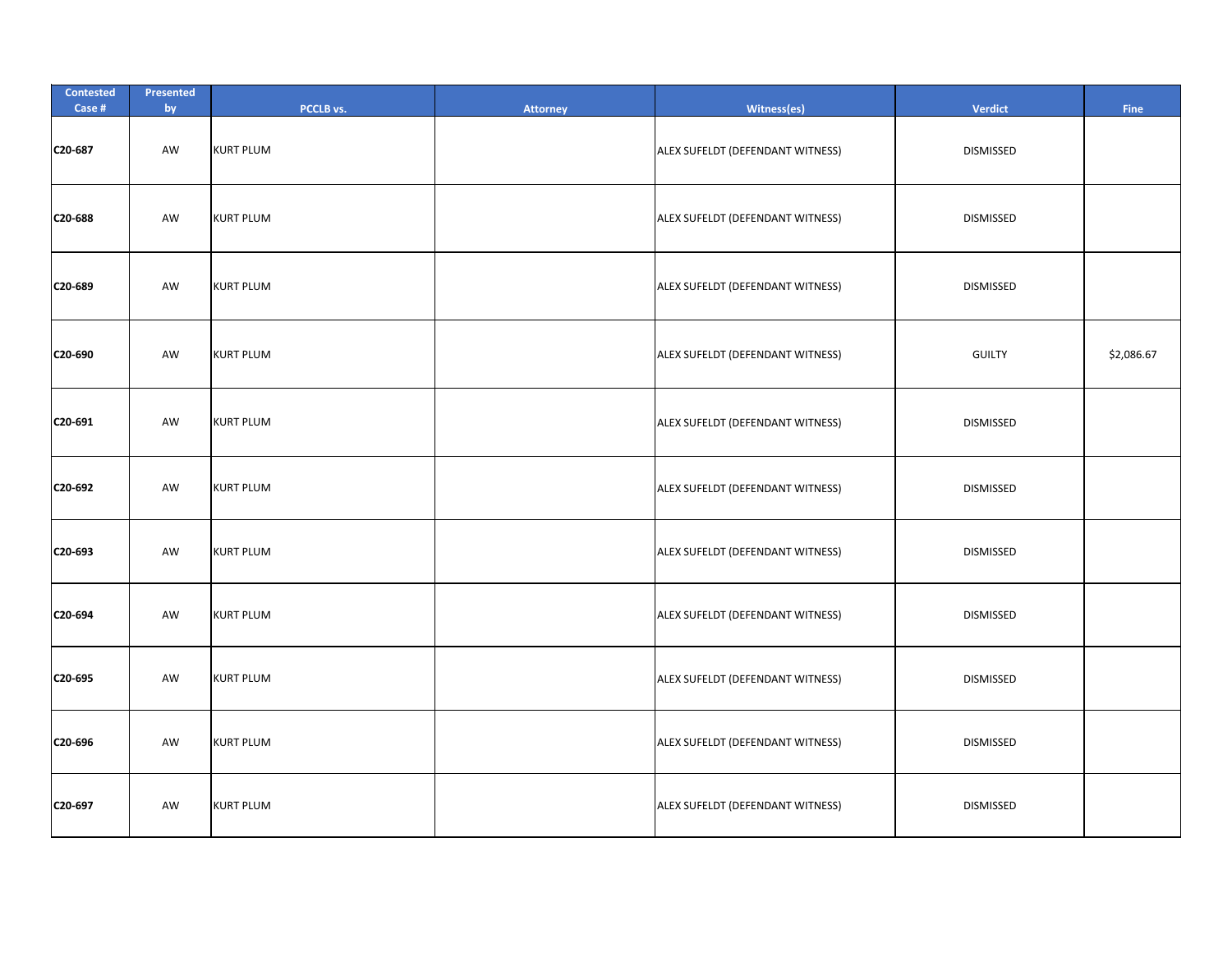| C20-676 | AW | NATHAN R. BEAUREGARD  |  | <b>GUILTY</b> | \$2,005.01 |
|---------|----|-----------------------|--|---------------|------------|
| C20-677 | AW | NATHAN R. BEAUREGARD  |  | <b>GUILTY</b> | \$2,005.01 |
| C20-678 | AW | NATHAN R. BEAUREGARD  |  | <b>GUILTY</b> | \$2,005.01 |
| C20-679 | AW | NATHAN R. BEAUREGARD  |  | <b>GUILTY</b> | \$2,005.01 |
| C20-680 | AW | NATHAN R. BEAUREGARD  |  | <b>GUILTY</b> | \$2,005.01 |
| C20-681 | AW | NATHAN R. BEAUREGARD  |  | <b>GUILTY</b> | \$2,005.02 |
| C20-682 | AW | NATHAN R. BEAUREGARD  |  | <b>GUILTY</b> | \$2,005.02 |
| C20-683 | AW | NATHAN R. BEAUREGARD  |  | <b>GUILTY</b> | \$2,005.02 |
| C20-684 | AW | NATHAN R. BEAUREGARD  |  | <b>GUILTY</b> | \$2,005.02 |
| C20-685 | AW | NATHAN R. BEAUREGARD  |  | <b>GUILTY</b> | \$2,005.02 |
| C20-686 | AW | NATHAN R. BEAUREGARD  |  | <b>GUILTY</b> | \$2,005.02 |
| C21-614 | AW | <b>ALBERT AREVALO</b> |  | <b>GUILTY</b> | \$2,013.64 |